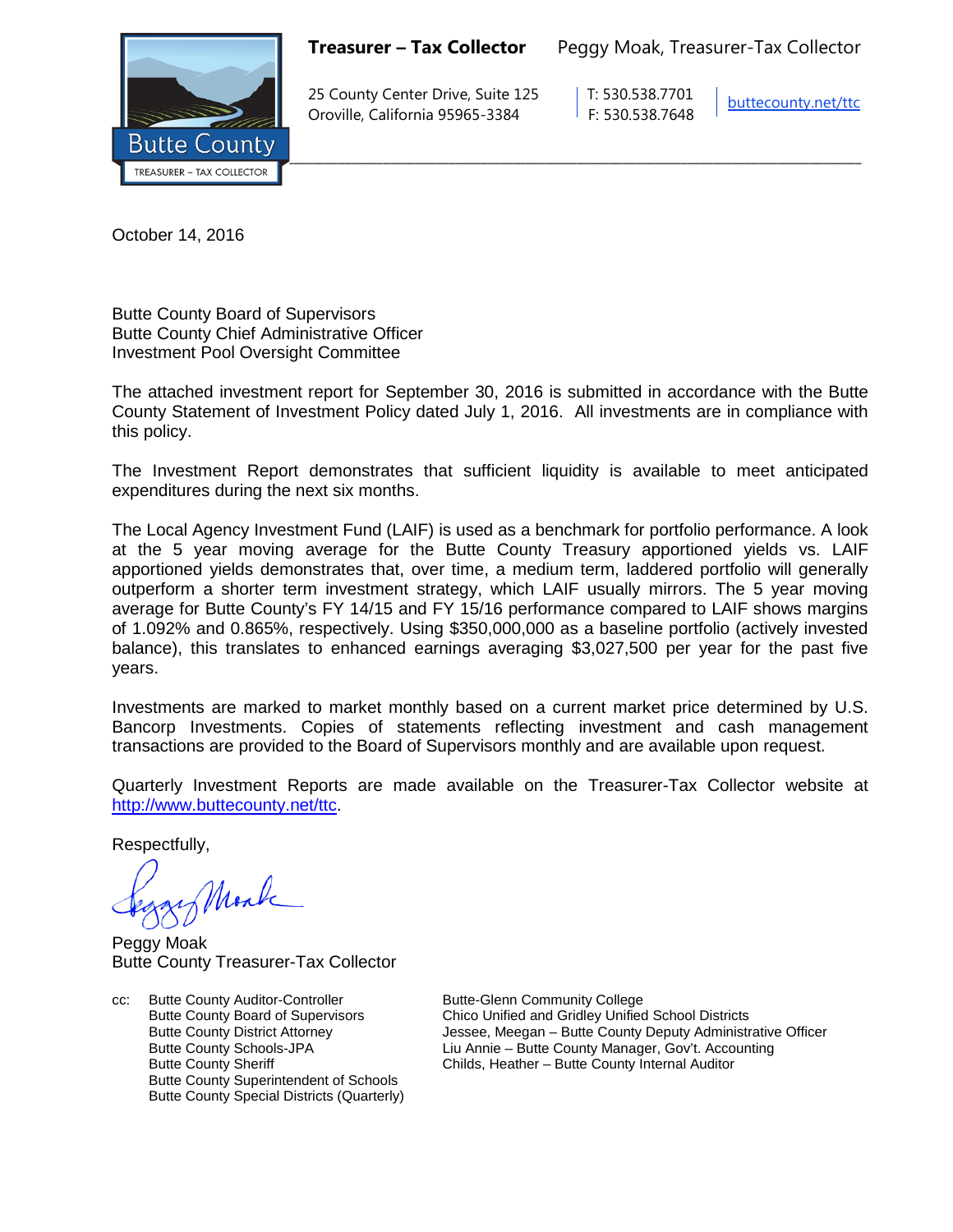

**September 30, 2016**

|                                                                          | YIELD TO         | <b>WEIGHTED AVERAGE</b> |                           |                           |                           |
|--------------------------------------------------------------------------|------------------|-------------------------|---------------------------|---------------------------|---------------------------|
| <b>ACTIVELY MANAGED PORTFOLIO:</b>                                       | <b>MATURITY</b>  | <b>MATURITY (DAYS)*</b> | <b>PAR VALUE</b>          | <b>FAIR VALUE</b>         | <b>COST CARRIED</b>       |
|                                                                          |                  |                         |                           |                           |                           |
| <b>LOCAL AGENCY INVESTMENT FUND (LAIF)</b><br><b>CALTRUST SHORT TERM</b> | 0.634%<br>0.799% | 1<br>1                  | 38,048,229.51<br>4,557.85 | 38,048,229.51<br>4,557.85 | 38,048,229.51<br>4,554.91 |
| <b>CAMP SHORT TERM</b>                                                   | 0.640%           | 1                       | 20,048,971.66             | 20,048,971.66             | 20,048,971.66             |
| <b>BANK MONEY MARKET (COLLATERALIZED)</b>                                | 0.620%           | 1                       | 1,003,740.68              | 1,003,740.68              | 1,003,740.68              |
| <b>U.S. TREASURY NOTES**</b>                                             | 1.407%           | 1,307                   | 9,000,000.00              | 9,145,939.00              | 9,007,053.07              |
| <b>MUNICIPAL BONDS**</b>                                                 | 1.652%           | 1,208                   | 35,570,000.00             | 36,110,802.70             | 35,806,346.50             |
| <b>CORPORATE NOTES**</b>                                                 | 1.563%           | 996                     | 50,987,000.00             | 51,815,700.29             | 51,496,351.43             |
| <b>NEGOTIABLE CDS**</b>                                                  | 1.696%           | 1,248                   | 5,500,000.00              | 5,498,454.94              | 5,498,234.28              |
| CERTIFICATES OF DEPOSIT (COLLATERALIZED)                                 | 1.100%           | 206                     | 500,000.00                | 500,000.00                | 500,000.00                |
| <b>FEDERAL AGENCY NOTES**</b>                                            | 1.236%           | 934                     | 188,715,000.00            | 189,606,923.62            | 188,579,434.24            |
|                                                                          |                  |                         |                           |                           |                           |
| <b>TOTAL ACTIVELY MANAGED PORTFOLIO:</b>                                 | 1.237%           | 827                     | 349,377,499.70            | 351,783,320.25            | 349,992,916.28            |
|                                                                          |                  |                         |                           |                           |                           |
|                                                                          |                  |                         |                           |                           |                           |
|                                                                          |                  |                         |                           |                           |                           |
| <b>INVESTMENT OF NOTE/BOND PROCEEDS AND OPERATING CASH</b>               |                  |                         |                           |                           |                           |
|                                                                          |                  |                         |                           |                           |                           |
| <b>SCHOOL BOND PROCEEDS</b> (see page 2 for details)                     |                  |                         | 2,583,188.70              | 2,583,188.70              | 2,583,188.70              |
|                                                                          |                  |                         |                           |                           |                           |
| <b>OPERATING ACCOUNTS</b>                                                |                  |                         |                           |                           |                           |
| <b>U.S. BANK CHECKING ACCOUNT DEPOSITS</b>                               |                  |                         | 18,352,802.19             | 18,352,802.19             | 18,352,802.19             |
| <b>OPERATING CASH</b>                                                    |                  |                         | 28,296.28                 | 28,296.28                 | 28,296.28                 |
| <b>OTHER</b>                                                             |                  |                         | 214.86                    | 214.86                    | 214.86                    |
|                                                                          |                  |                         |                           |                           |                           |
| <b>TOTAL TREASURER'S FUND LEDGER BALANCE:</b>                            |                  |                         | 370,342,001.73            | 372,747,822.28            | 370,957,418.31            |
|                                                                          |                  |                         |                           |                           |                           |
| <b>INVESTMENTS UNDER MANAGEMENT OF TRUSTEES</b> (see page 3 for details) |                  |                         | 3,896,173.17              | 3,896,173.17              | 3,919,575.39              |
|                                                                          |                  |                         |                           |                           |                           |
|                                                                          |                  |                         |                           |                           |                           |
|                                                                          |                  |                         | <b>PAR VALUE</b>          | <b>FAIR VALUE</b>         | <b>COST CARRIED</b>       |
|                                                                          |                  |                         |                           |                           |                           |
| <b>TOTAL CASH AND INVESTMENTS:</b>                                       |                  |                         | 374,238,174.90            | 376,643,995.45            | 374,876,993.70            |
|                                                                          |                  |                         |                           |                           |                           |
|                                                                          |                  |                         |                           |                           |                           |
|                                                                          |                  |                         |                           |                           |                           |

#### **SIX MONTH LIQUIDITY PROJECTIONS**

| Estimated Cash Available for Long Term Investment     | $-30,000,000$          |
|-------------------------------------------------------|------------------------|
| Remaining Available Liquidity                         | 28,121,522             |
| <b>Total Liquidity for Next Six Months</b>            | 58,121,522 (A1+A2+B+C) |
| Securities Maturing                                   | 13,250,000 (B)         |
| Local Agency Investment Fund / Cal Trust / MMF / CAMP | 59,105,497 (C)         |
| <b>Prudent Reserve</b>                                | $-30,000,000$ (A2)     |
| <b>Estimated Disbursements for Next Six Months</b>    | -465,605,592           |
| Estimated Net Cash Flow for Next Six Months***        | 15,766,025 (A1)        |
| Estimated Cash Receipts for Next Six Months           | 481,371,617            |

\* Actual Weighted Average Maturity will be shorter, and actual dollar amount of investments maturing in less than 12 months will be higher than stated, due to call features on investments.

\*\* See page 5 for detailed list of investments.

\*\*\* Includes TRAN (Tax and Revenue Anticipation Notes) receipts and disbursements, if applicable.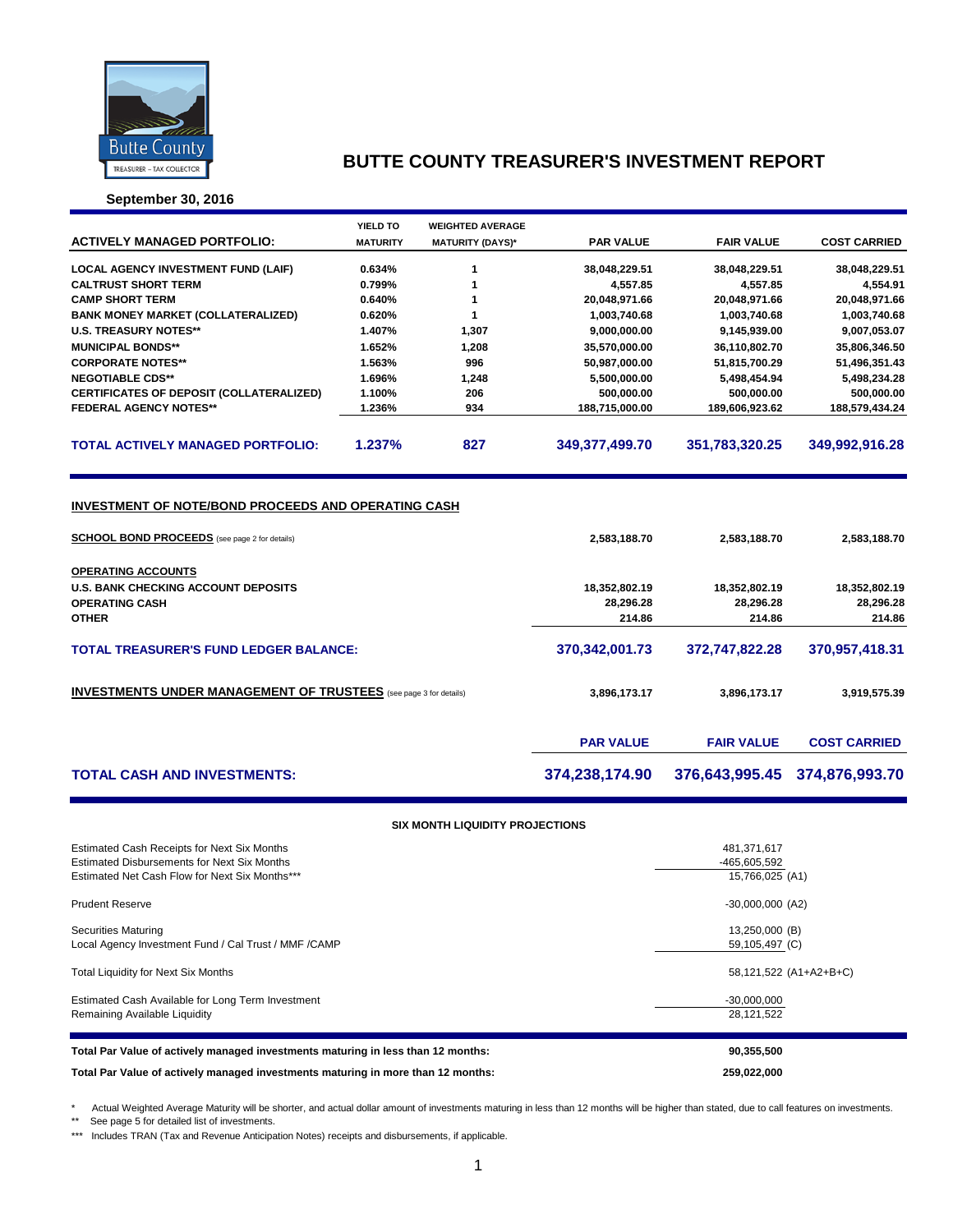## **INVESTMENT OF SCHOOL BOND PROCEEDS**

**September 30, 2016**

| <b>BOND/NOTE DESCRIPTION</b>                       | <b>INVESTMENT</b><br><b>TYPE</b> | <b>MATURITY</b><br><b>DATE</b> | <b>DESCRIPTION</b> | <b>ANNUAL</b><br>YIELD* | <b>PAR</b><br><b>VALUE</b> | <b>FAIR</b><br><b>VALUE</b> | <b>COST</b><br><b>CARRIED</b> |
|----------------------------------------------------|----------------------------------|--------------------------------|--------------------|-------------------------|----------------------------|-----------------------------|-------------------------------|
| <b>BONDS - LOCAL AGENCY INVESTMENT FUND (LAIF)</b> |                                  |                                |                    |                         |                            |                             |                               |
| <b>Chico Unified Measure E Series A</b>            | LAIF                             |                                |                    | 0.634%                  | 2,583,188.70               | 2,583,188.70                | 2,583,188.70                  |
|                                                    |                                  |                                |                    |                         | <b>PAR</b><br><b>VALUE</b> | <b>FAIR</b><br><b>VALUE</b> | <b>COST</b><br><b>CARRIED</b> |
| <b>GRAND TOTAL</b>                                 |                                  |                                |                    |                         | 2,583,188.70               | 2,583,188.70                | 2,583,188.70                  |

\* Yields quoted above are a snapshot per investment type. Actual yields earned on school bonds are calculated by the Treasurer's office and are a composite of investment earnings less Treasury costs.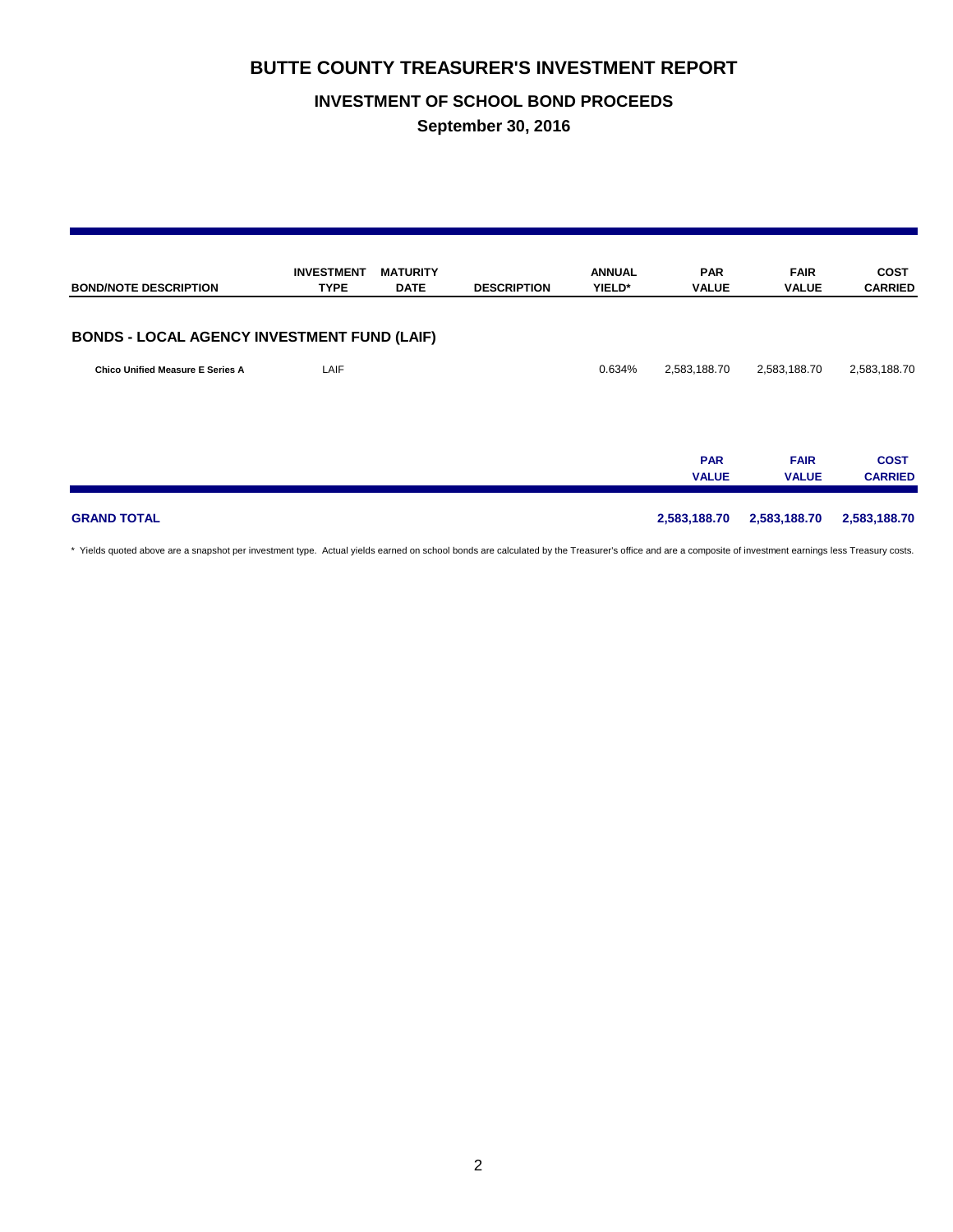**DEPOSITS AND INVESTMENTS UNDER MANAGEMENT OF TRUSTEES/FISCAL AGENTS**

**September 30, 2016**

|                                                                          | <b>INVESTMENT</b>      | <b>MATURITY</b> |                              | <b>ANNUAL</b> | <b>PAR</b>                 | <b>FAIR</b>                            | <b>COST</b>                   |
|--------------------------------------------------------------------------|------------------------|-----------------|------------------------------|---------------|----------------------------|----------------------------------------|-------------------------------|
| <b>FINANCING PROGRAM</b>                                                 | <b>TYPE</b>            | <b>DATE</b>     | <b>DESCRIPTION</b>           | <b>YIELD</b>  | <b>VALUE</b>               | <b>VALUE</b>                           | <b>CARRIED</b>                |
|                                                                          |                        |                 |                              |               |                            |                                        |                               |
| <b>2004 PENSION OBLIGATION BONDS</b><br><b>WELLS FARGO BANK, TRUSTEE</b> |                        |                 |                              |               |                            |                                        |                               |
| Series A Bond Fund #XXXX1106                                             | <b>Money Market</b>    |                 | HERITAGE MM #3106            | 0.170%        | 1,950,495.29               | 1,950,495.29                           | 1,950,495.29                  |
| Int. Rate Stabilization Fund #XXXX1109                                   | <b>Money Market</b>    |                 | HERITAGE MM #3106            | 0.170%        | 1,007.85                   | 1,007.85                               | 1,007.85                      |
|                                                                          | Pooled Agency Funds    |                 | Local Agency Investment Fund | 0.634%        | 1.639.67                   | 1,639.67                               | 1,639.67                      |
| Principal Account Fund #XXXX1140                                         | Cash                   |                 | Cash                         | 0.000%        | 11.54                      | 11.54                                  | 11.54                         |
| Interest Account Fund #XXXX1141                                          | Cash                   |                 | Cash                         | 0.000%        | 56.77                      | 56.77                                  | 56.77                         |
| Surplus Account Fund #XXXX1142                                           | Cash                   |                 | Cash                         | 0.000%        | 624.20                     | 624.20                                 | 624.20                        |
| Series B Interest Fund #XXXX1301                                         | <b>Money Market</b>    |                 | HERITAGE MM #3106            | 0.170%        | 15,249.69                  | 15,249.69                              | 15,249.69                     |
| Series B Bond Fund #XXXX1305                                             | <b>Money Market</b>    |                 | HERITAGE MM #3106            | 0.170%        | 966,300.18                 | 966,300.18                             | 966,300.18                    |
| Series B Interest Fund #XXXX1307                                         | Money Market           |                 | HERITAGE MM #3106            | 0.170%        | 18.98                      | 18.98                                  | 18.98                         |
| <b>SUBTOTAL</b><br>DEPOSITS WITH FISCAL AGENTS                           |                        |                 |                              |               | 2,935,404.17               | 2,935,404.17                           | 2,935,404.17                  |
| <b>Discovery Benefits</b>                                                |                        |                 |                              |               |                            |                                        |                               |
| Plan Year Cash Balance 1/01/15 - 12/31/15*                               |                        |                 |                              | <b>NA</b>     | 6,597.78                   | 6,597.78                               | **30,000.00                   |
| York Risk Services Group - Claim Administrators                          |                        |                 |                              |               |                            |                                        |                               |
| Umpqua Bank #XXXXX2601                                                   | <b>Commercial Bank</b> |                 | <b>Business Checking</b>     | <b>NA</b>     | 954,171.22                 | 954,171.22                             | 954,171.22                    |
| <b>SUBTOTAL</b>                                                          |                        |                 |                              |               | 960,769.00                 | 960,769.00                             | 984,171.22                    |
|                                                                          |                        |                 |                              |               |                            |                                        |                               |
|                                                                          |                        |                 |                              |               | <b>PAR</b><br><b>VALUE</b> | <b>FAIR</b><br><b>VALUE</b>            | <b>COST</b><br><b>CARRIED</b> |
|                                                                          |                        |                 |                              |               |                            |                                        |                               |
| <b>GRAND TOTAL</b>                                                       |                        |                 |                              |               |                            | 3,896,173.17 3,896,173.17 3,919,575.39 |                               |

\* Represents the most current data available (source: Auditor-Controller)

\*\* Benefits can be paid in advance of receipt of offsetting payroll deductions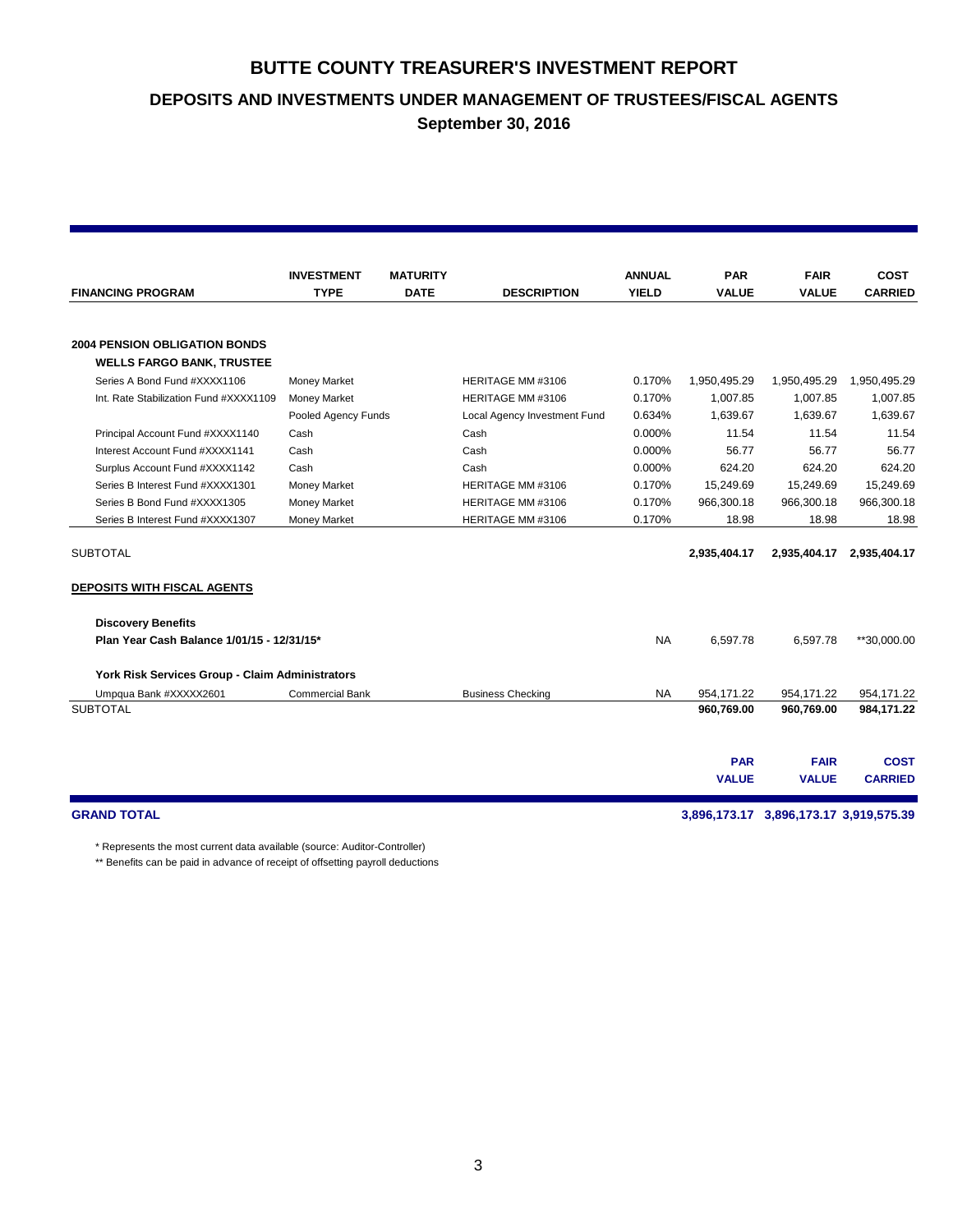**ACTIVELY MANAGED PORTFOLIO "AT-A-GLANCE"**

**September 30, 2016**





**\*\* This chart does not include deposits from TRAN, Bond Proceeds, or Investments under Management of Trustees.**

 **It is intended to demonstrate cash flow trends and establish a baseline for the portfolio, enabling medium term investments.**